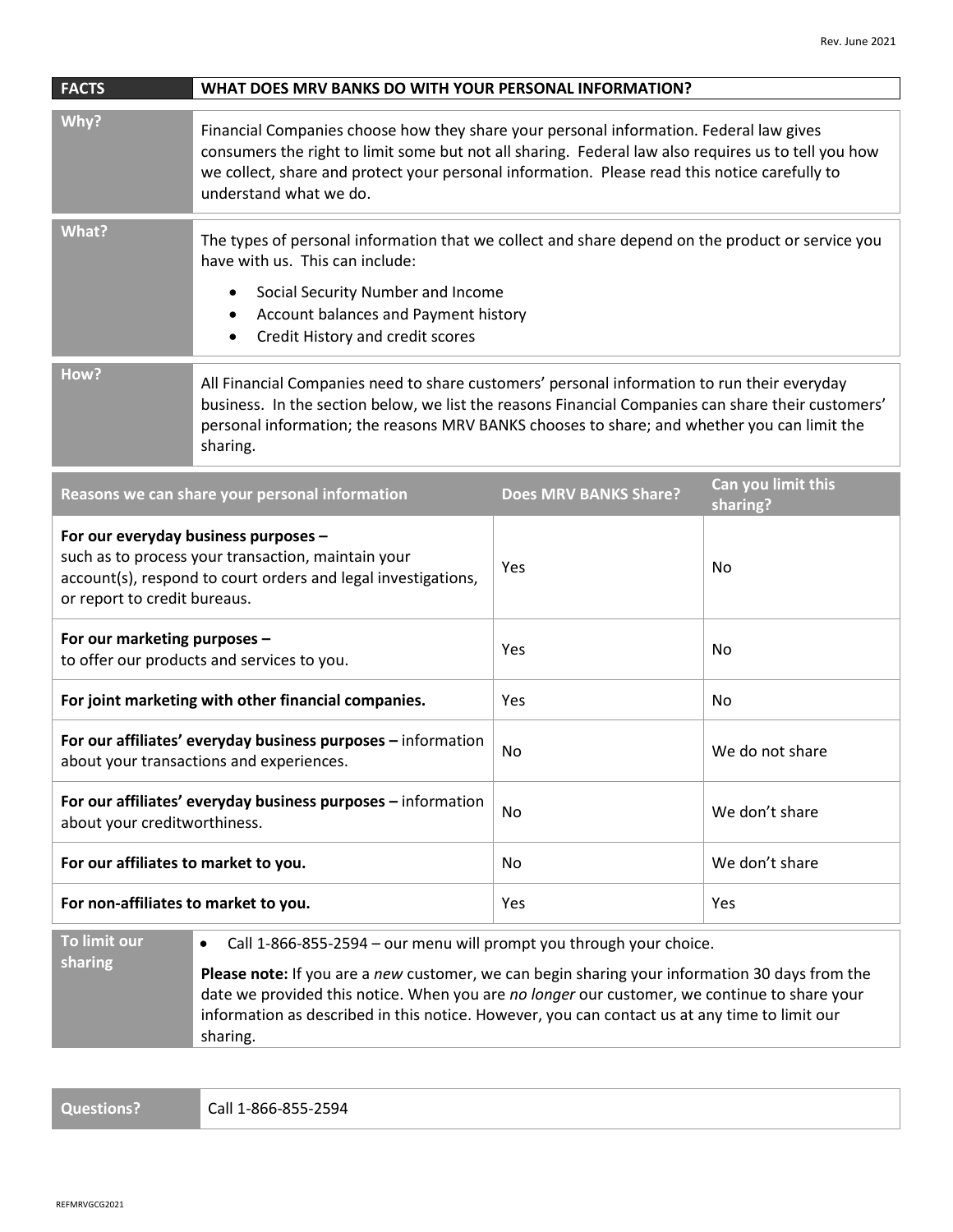| Who we are                                                                               |                                                                                                                                                                                                                 |  |  |
|------------------------------------------------------------------------------------------|-----------------------------------------------------------------------------------------------------------------------------------------------------------------------------------------------------------------|--|--|
| Who is providing this notice?                                                            | <b>MRV BANKS</b>                                                                                                                                                                                                |  |  |
| What we do                                                                               |                                                                                                                                                                                                                 |  |  |
| <b>How does MRV BANKS</b><br>protect my personal<br>information?                         | To protect your personal information from unauthorized access and use, we use security<br>measures that comply with federal law. These measures include computer safeguards and<br>secured files and buildings. |  |  |
|                                                                                          | We collect personal information, for example, when you                                                                                                                                                          |  |  |
|                                                                                          | • Open an account or deposit money                                                                                                                                                                              |  |  |
| <b>How does MRV BANKS collect</b>                                                        | • Pay your bills or apply for a loan                                                                                                                                                                            |  |  |
| my personal information?                                                                 | • Make a wire transfer                                                                                                                                                                                          |  |  |
|                                                                                          | We also collect your personal information from others, such as credit bureaus, affiliates, or<br>other companies.                                                                                               |  |  |
|                                                                                          | Federal law gives you the right to limit only:                                                                                                                                                                  |  |  |
|                                                                                          | • Sharing for affiliates everyday business purposes - information about your<br>creditworthiness,                                                                                                               |  |  |
| Why can't I limit all sharing?                                                           | • Affiliates from using your information to market to you,                                                                                                                                                      |  |  |
|                                                                                          | • Sharing for non-affiliates to market to you.                                                                                                                                                                  |  |  |
|                                                                                          | State laws and individual companies may give you additional rights to limit sharing.                                                                                                                            |  |  |
| What happens when I limit<br>sharing for an account I hold<br>jointly with someone else? | Your choices will apply to everyone on your account.                                                                                                                                                            |  |  |
| <b>DEFINITIONS</b>                                                                       |                                                                                                                                                                                                                 |  |  |
| <b>Affiliates</b>                                                                        | Companies related by common ownership or control. They can be financial and<br>nonfinancial companies.                                                                                                          |  |  |
|                                                                                          | • MRV Banks does not share with its affiliates.                                                                                                                                                                 |  |  |
| <b>Non affiliates</b>                                                                    | Companies not related by common ownership or control. They can be financial or<br>nonfinancial companies.                                                                                                       |  |  |
|                                                                                          | . Non-affiliates we share with can include other financial companies and non-financial<br>companies such as marketing companies and service providers.                                                          |  |  |
|                                                                                          | A formal agreement between nonaffiliated financial companies that together market<br>financial products or services to you.                                                                                     |  |  |
| <b>Joint Marketing</b>                                                                   | • Our joint marketing partners include companies such as other financial companies and<br>financial service providers.                                                                                          |  |  |